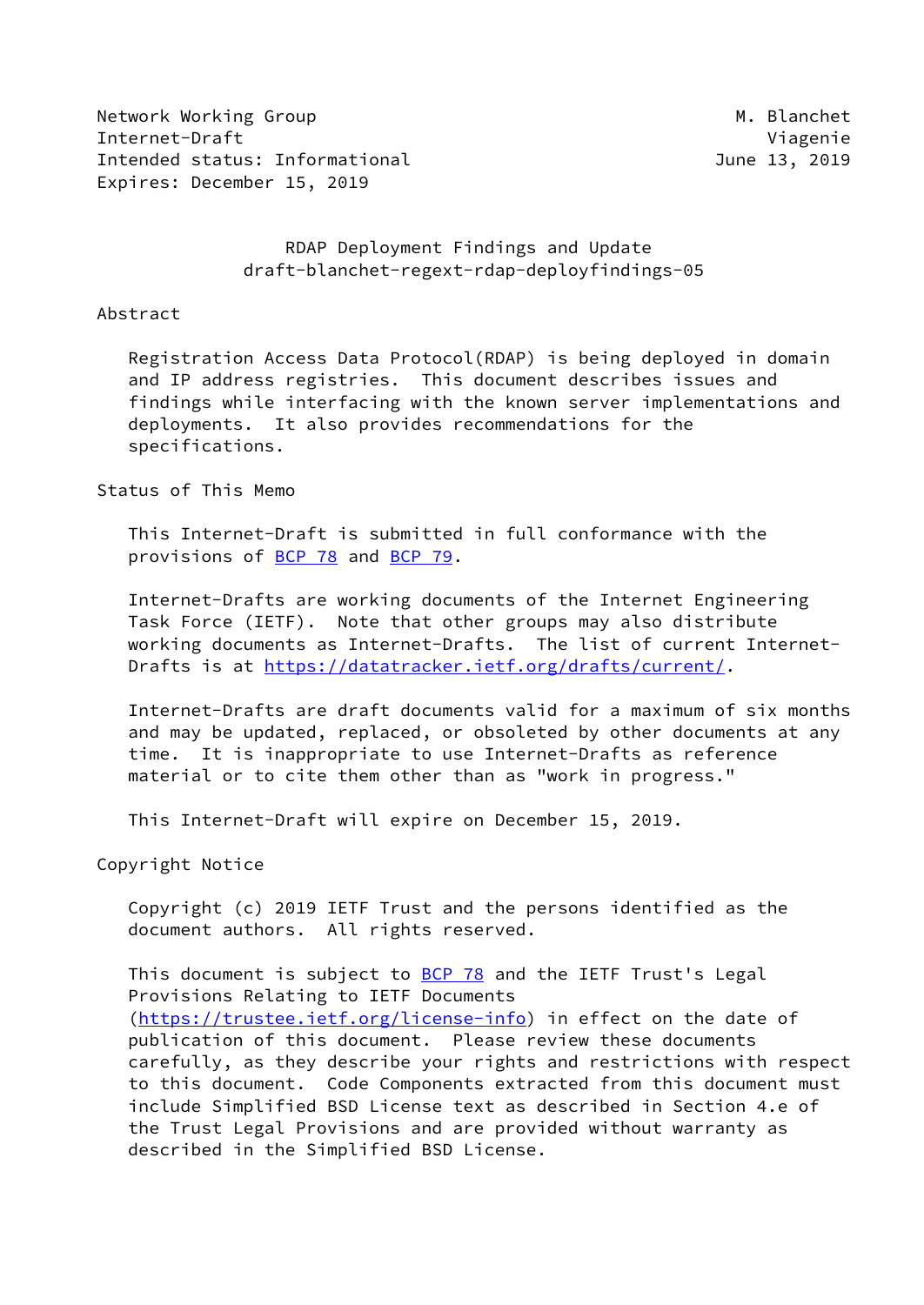<span id="page-1-1"></span>

| Internet-Draft<br>RDAP Deployment Findings and Update                                                                                                                                                                                           | June 2019       |
|-------------------------------------------------------------------------------------------------------------------------------------------------------------------------------------------------------------------------------------------------|-----------------|
| Table of Contents                                                                                                                                                                                                                               |                 |
|                                                                                                                                                                                                                                                 |                 |
| $\mathbf{1}$ .                                                                                                                                                                                                                                  | $\overline{2}$  |
| IANA RDAP Registries Related Issues<br>$\overline{2}$ .                                                                                                                                                                                         | $rac{2}{3}$     |
| $2.1$ . Values not Registered or Similar                                                                                                                                                                                                        |                 |
| 2.1.1.                                                                                                                                                                                                                                          | $\overline{4}$  |
| RDAP Extensions not Registered<br>2.2.                                                                                                                                                                                                          | $\overline{4}$  |
|                                                                                                                                                                                                                                                 | $\overline{5}$  |
| Cross-origin resource sharing(CORS)<br>3.1.                                                                                                                                                                                                     | $\frac{6}{6}$   |
| Object Class Name empty<br>3.2.                                                                                                                                                                                                                 |                 |
| Links Relation Values<br>3.3.                                                                                                                                                                                                                   | $\underline{6}$ |
| Related link pointing to self causes infinite loop $\ldots$<br>3.4.                                                                                                                                                                             | $\overline{1}$  |
| 3.5.                                                                                                                                                                                                                                            | $\underline{8}$ |
| Value and href for IDNs in links<br>3.6.                                                                                                                                                                                                        | $\underline{8}$ |
| Registrant Entity Too Deep<br>3.7.                                                                                                                                                                                                              | $\overline{9}$  |
|                                                                                                                                                                                                                                                 | 9               |
| 4.1.                                                                                                                                                                                                                                            | 10              |
| Domain Registrar RDAP Server Location<br>5.                                                                                                                                                                                                     | 10              |
| Issues related to RFC7482<br>6.                                                                                                                                                                                                                 | 10              |
| Search patterns that are not<br>6.1.                                                                                                                                                                                                            | 10              |
| IANA RDAP Bootstrap Registries Related Issues<br>7.                                                                                                                                                                                             | 11              |
| Missing Trailing Char in Bootstrap Registries<br>7.1.                                                                                                                                                                                           | 11              |
| 7.2.                                                                                                                                                                                                                                            | 11              |
| 8.                                                                                                                                                                                                                                              | 11              |
| 9.                                                                                                                                                                                                                                              | 11              |
|                                                                                                                                                                                                                                                 | 11              |
| . The contract of the contract of the contract of the contract of the contract of the contract of the contract of the contract of the contract of the contract of the contract of the contract of the contract of the contrac<br>11. References | 11              |
| 11.1.                                                                                                                                                                                                                                           | 11              |
| 11.2. Informative References                                                                                                                                                                                                                    | 12              |
| 11.3.                                                                                                                                                                                                                                           | 12              |
|                                                                                                                                                                                                                                                 | 12              |

### <span id="page-1-0"></span>[1](#page-1-0). Introduction

 While developing various tools and software related to RDAP, issues have been found and are documented below. This document should help in writing future version of the specifications and provide better conformant deployment. It is split in various sections based on where the fix should be applied. Obviously, there are different levels of severity of the issues, including nits or very minor. The actual instances and organisations running the RDAP servers where the issues were found are not listed.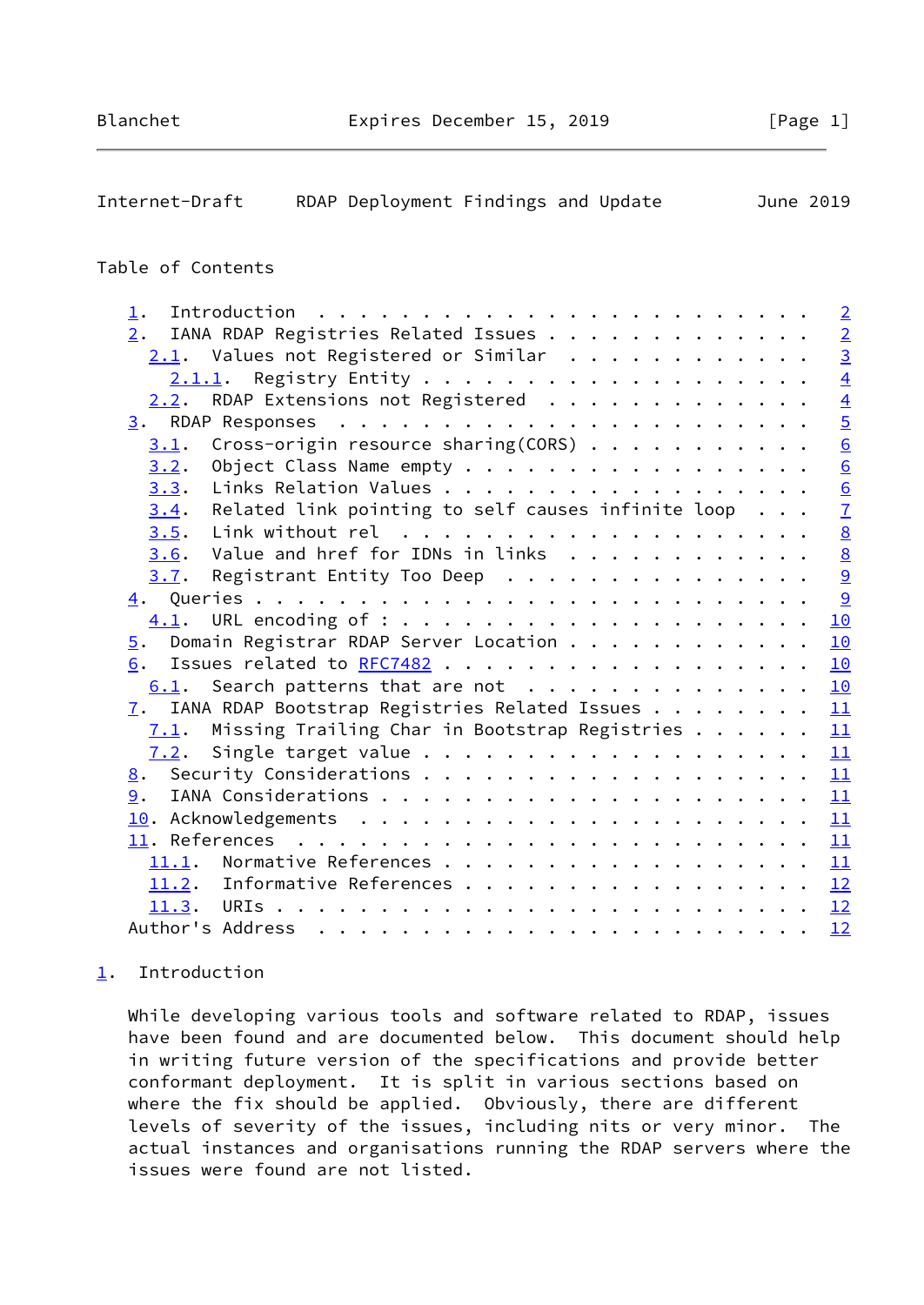## <span id="page-2-0"></span>[2](#page-2-0). IANA RDAP Registries Related Issues

 This section describes issues related to the IANA non-Bootstrap registries as specified in [[RFC7483\]](https://datatracker.ietf.org/doc/pdf/rfc7483).

| Blanchet | Expires December 15, 2019 | [Page 2] |
|----------|---------------------------|----------|
|          |                           |          |

<span id="page-2-2"></span>Internet-Draft RDAP Deployment Findings and Update June 2019

# <span id="page-2-1"></span>[2.1](#page-2-1). Values not Registered or Similar

The IANA RDAP JSON Values registry  $[1]$  $[1]$  contains various values expected in JSON responses. The following table shows values not registered in the registry but seen in the field. The second column shows the possible corresponding values already registered.

 Recommendation: implementations should replace their custom values with the registered ones, when one exist. Implementors should register their values when there is no corresponding registered one.

### Remarks Type

| Unregistered Values            | Possibly Corresponding<br>Registered Values |
|--------------------------------|---------------------------------------------|
| object truncated due to server | object truncated due to                     |
| policy                         | authorization                               |
| Response truncated due to      | object truncated due to                     |
| authorization                  | authorization                               |
| Object truncated due to        | object truncated due to                     |
| authorization                  | authorization                               |
| object redacted due to         | object truncated due to                     |
| authorization                  | authorization                               |

# Event Action

| Unregistered Values                                  | Possibly Corresponding Registered<br>Values |
|------------------------------------------------------|---------------------------------------------|
| delegation check<br>last correct delegation<br>check |                                             |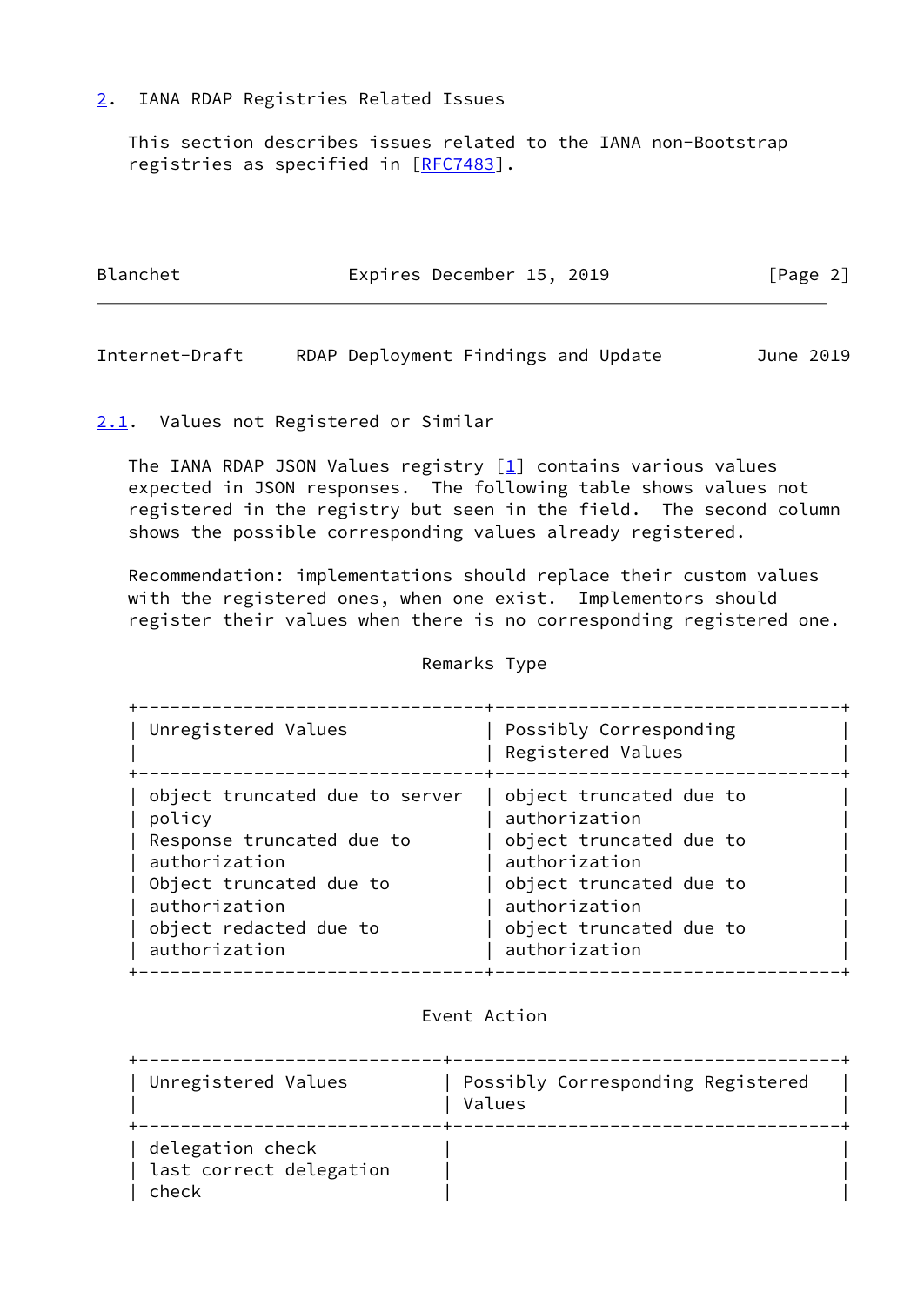| last update | last changed |  |
|-------------|--------------|--|
|             |              |  |
|             |              |  |

Blanchet **Expires December 15, 2019** [Page 3]

<span id="page-3-1"></span>Internet-Draft RDAP Deployment Findings and Update June 2019

# Status Value

 +--------------------------+----------------------------------------+ | Unregistered Values | Possibly Corresponding Registered | Values +--------------------------+----------------------------------------+ | server deleted | server delete prohibited | prohibited | | | ok | active +--------------------------+----------------------------------------+

# Role Value

|       | Unregistered Values   Possibly Corresponding Registered Values |
|-------|----------------------------------------------------------------|
| owner | registrant                                                     |

# <span id="page-3-0"></span>[2.1.1](#page-3-0). Registry Entity

 The (domain or IP) registry itself is currently not modeled in entities in RDAP. In an whois query for a TLD itself, the Remarks contains the URL of the registry entity (for registration information) and the whois entry of the registry is returned. In RDAP context, the RDAP server URL of the TLD registry should also be returned. Therefore, IANA RDAP server should send this data for the TLDs as part of its RDAP response. These semantics are currently not modeled.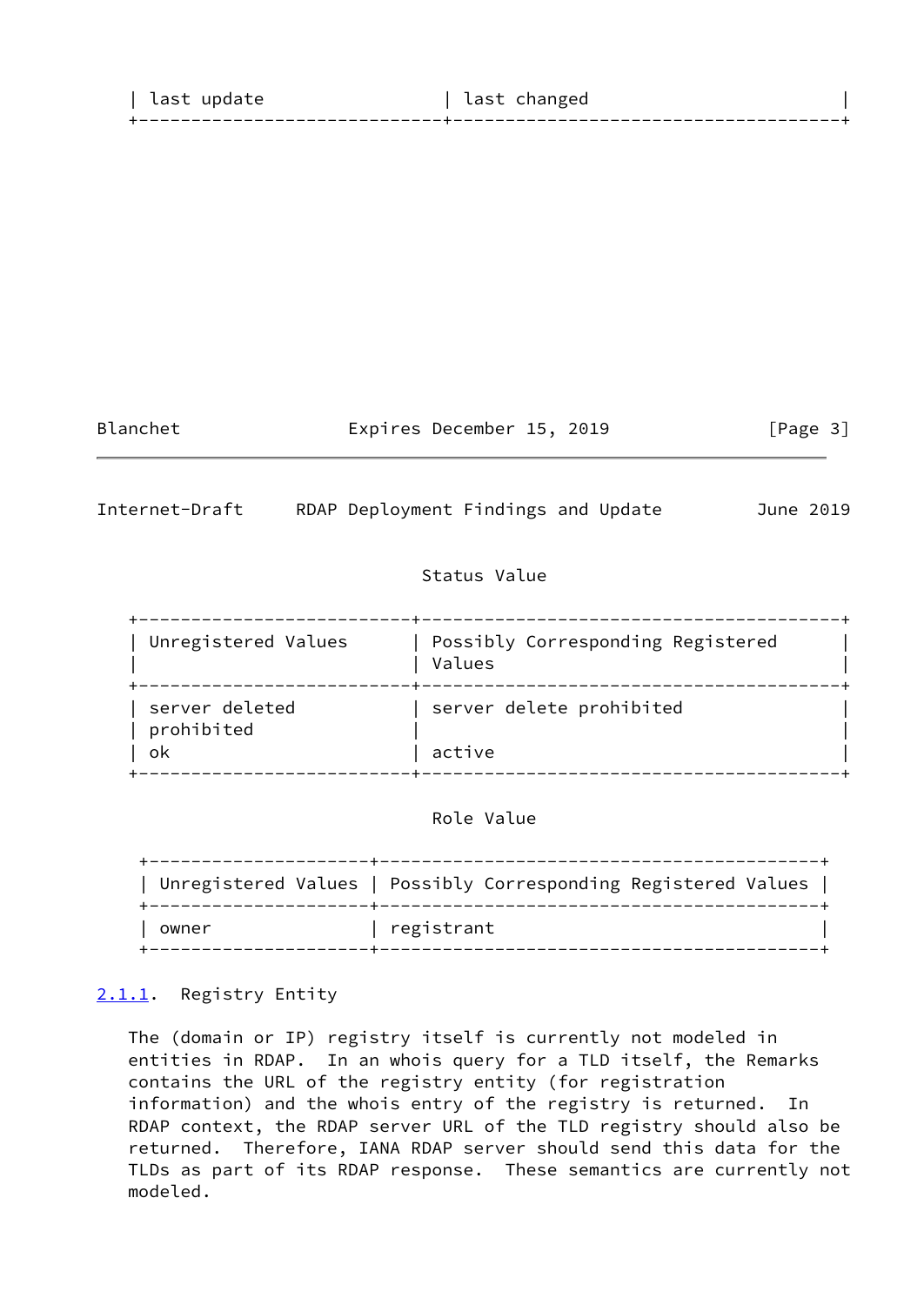This document proposes that RDAP servers may send an entity with role "registry" in the top-level of the RDAP response. This entity would have embedded [links] to its web server ("rel": "self", "type": "text/html") and rdap server ("rel": "self", "type": "application/ rdap+json").

 IANA Action: add a new row "registry", "role" to the RDAP JSON Values registry.

<span id="page-4-0"></span>[2.2](#page-4-0). RDAP Extensions not Registered

 The IANA RDAP Extensions registry [[2\]](#page-13-2) contains various extensions values expected in RDAP JSON responses in the rdapCconformance member. It is our understanding from [\[RFC7483\] section](https://datatracker.ietf.org/doc/pdf/rfc7483#section-4.1) 4.1 and [\[RFC7480\] section](https://datatracker.ietf.org/doc/pdf/rfc7480#section-8.1) 8.1 that only the prefix of the extension (i.e. "rdap\_ObjectTag"), not the whole string ("rdap\_objectTag\_level\_0"), need to be registered in the IANA registry. However, some entries in

Blanchet Expires December 15, 2019 [Page 4]

<span id="page-4-1"></span>Internet-Draft RDAP Deployment Findings and Update June 2019

 the IANA RDAP extensions registry seem to imply a 0 version as part of the registered value.

 The following table shows values seen in the field in the first column, corresponding prefix (guessed as there is no normalized delimiter) in the second column and if the prefix is registered in IANA registry in the third column.

 This registry may end up listing all names of all registries if each one has his own extension. Moreover, there is no normalized delimiter of the prefix in the full string, which may not help the RDAP client to parse and interpret correctly. As with [\[RFC6350](https://datatracker.ietf.org/doc/pdf/rfc6350)], we may instead use the First Come First Serve(FCFS) private enterprise numbers (PEN) registry to automatically have an organisation prefix defined without creating another set of org names within this registry and have the delimiter be "\_" following the PEN.

 Recommendation (short term): implementations should replace their custom values with the registered ones, when one exist. Implementors should register their values when there is no corresponding registered one.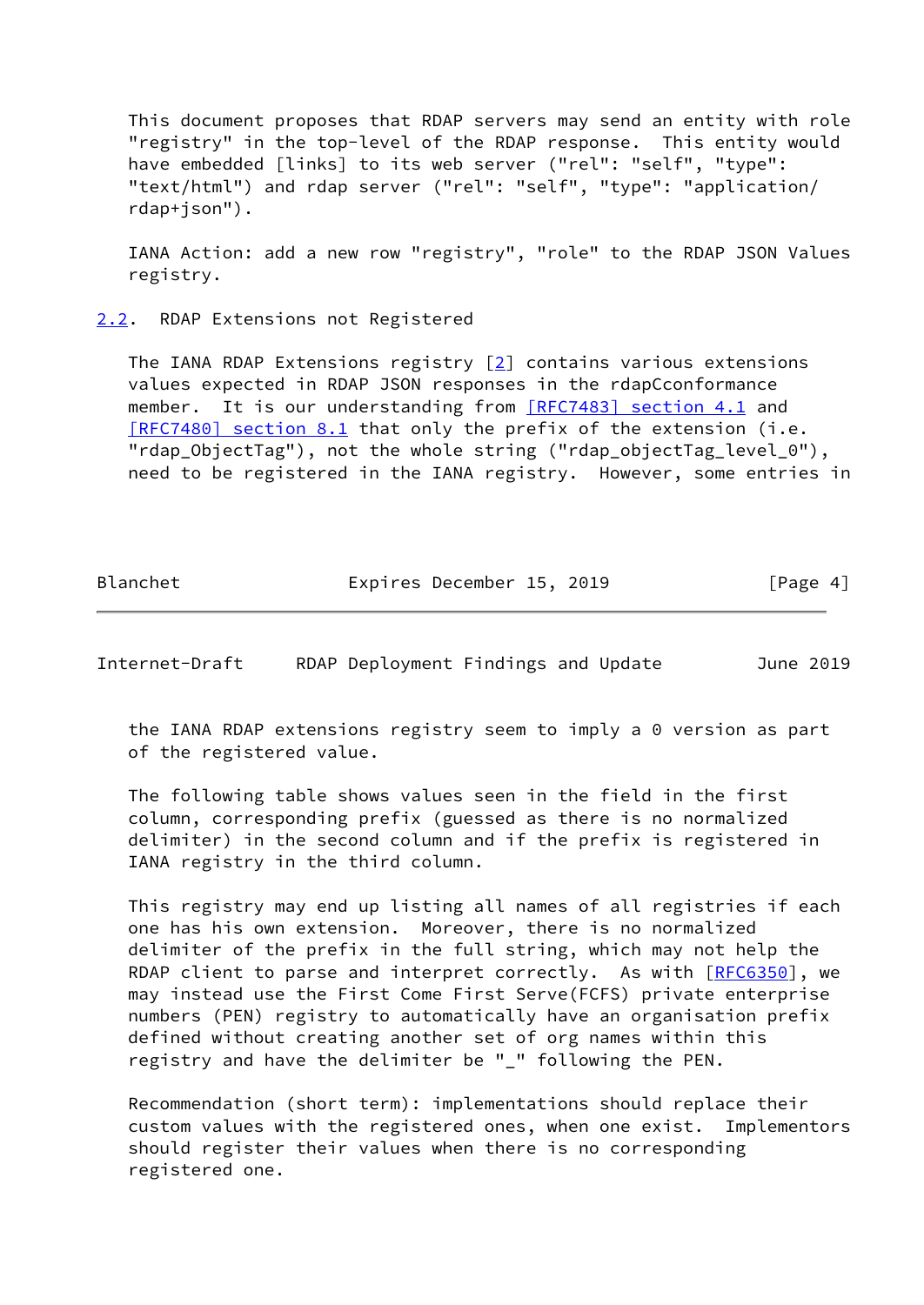| Values Seen                                                                                                                                                                                                                                                   | Corresponding Assumed<br>Prefix                                                                                                         | Prefix<br>Already<br>Registe<br>red in<br>IANA |
|---------------------------------------------------------------------------------------------------------------------------------------------------------------------------------------------------------------------------------------------------------------|-----------------------------------------------------------------------------------------------------------------------------------------|------------------------------------------------|
| rdap_objectTag_level_0<br>fred_version_0<br>rdap_openidc_level_0<br>icann_rdap_technical_imple<br>mentation_guide_0<br>icann_rdap_response_profil<br>e 0<br>itNic_level_0<br>nicbr_level_0<br>ur_domain_check_level_0<br>history_version_0<br>registrar_api_0 | rdap_objectTag<br>fred<br>rdap_openidc<br>icann_rdap_technical_imple<br>mentation_guide<br>icann_rdap_response_profil<br>itNic<br>nicbr | N<br>N<br>N<br>N<br>N<br>N<br>N<br>N           |

#### <span id="page-5-0"></span>[3](#page-5-0). RDAP Responses

 This section discusses issues found related to RDAP responses, specified in [\[RFC7483](https://datatracker.ietf.org/doc/pdf/rfc7483)].

| Blanchet | Expires December 15, 2019 | [Page 5] |
|----------|---------------------------|----------|
|          |                           |          |

<span id="page-5-2"></span>Internet-Draft RDAP Deployment Findings and Update June 2019

### <span id="page-5-1"></span>[3.1](#page-5-1). Cross-origin resource sharing(CORS)

As specified in [\[RFC7480](https://datatracker.ietf.org/doc/pdf/rfc7480)], the HTTP "Access-Control-Allow-Origin: \*" header should be included in the responses, to enable Web clients to work properly. Some RDAP servers do not set this header. [RFC7480](https://datatracker.ietf.org/doc/pdf/rfc7480) says "it is RECOMMENDED that servers". It should be updated to "for any public Internet deployment, servers MUST".

#### <span id="page-5-3"></span>[3.2](#page-5-3). Object Class Name empty

 A non-conformant server sends the following answer, where the value of "objectClassName" is an empty string (as well as "handle" also empty). As per [\[RFC7483\] section](https://datatracker.ietf.org/doc/pdf/rfc7483#section-4.9) 4.9, this "objectClassName" value is required. Extract of the seen response: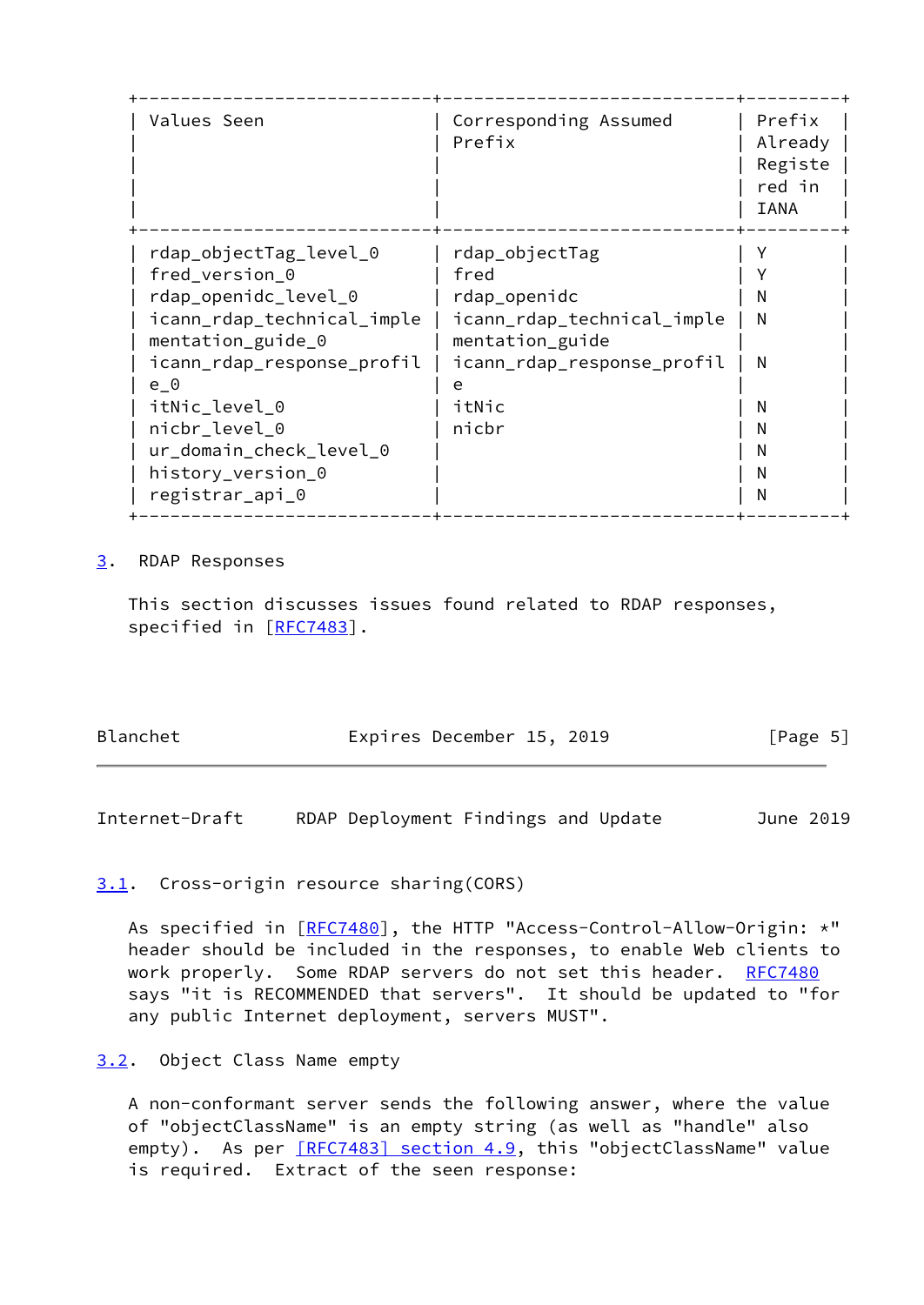```
 {
   entities: [
    {
    "entities": [
       {
       "objectClassName": "",
       "handle": "",
       }
    ],
 ],
 }
```
<span id="page-6-0"></span>[3.3](#page-6-0). Links Relation Values

The links relation values as specified in [\[RFC7483\] section](https://datatracker.ietf.org/doc/pdf/rfc7483#section-4.3) 4.3 refer to [[RFC5988\]](https://datatracker.ietf.org/doc/pdf/rfc5988) which creates the IANA Link Relations registry [\[3](#page-13-3)]. This registry contains a large number of values where most of them do not apply to the RDAP deployment. As seen with other values above that are similar to registered ones but not used, we list here the ones we have seen. It would be appropriate to further describes the main ones in the RFC so implementors focus on ones that are expected instead of picking the wrong ones in the IANA registry or to define new ones and do not register them.

<span id="page-6-1"></span>

| Blanchet                        | Expires December 15, 2019<br>[Page 6] |           |  |  |
|---------------------------------|---------------------------------------|-----------|--|--|
| Internet-Draft                  | RDAP Deployment Findings and Update   | June 2019 |  |  |
|                                 | Links Relation Values Seen            |           |  |  |
| Values                          | Registered in IANA registry           |           |  |  |
| about<br>alternate<br>copyright | Y                                     |           |  |  |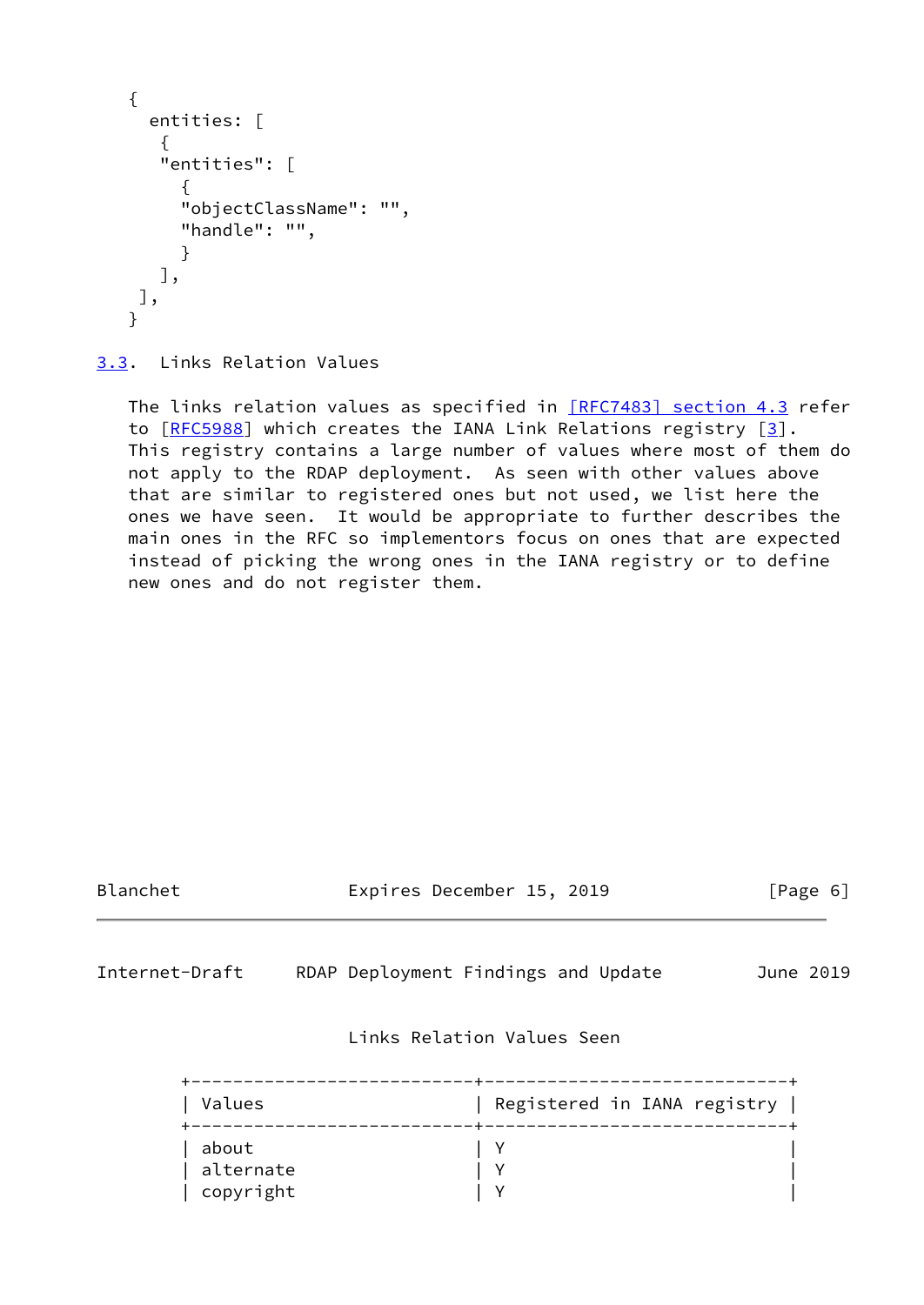| describedBy               |   |
|---------------------------|---|
| help                      |   |
| related                   |   |
| self                      |   |
| terms-of-service          |   |
| <b>up</b>                 |   |
| https://restOfURLRedacted | N |
|                           |   |

 As shown in the table, an implementation put an URL as the value of the "rel", instead of an actual registered value.

<span id="page-7-0"></span>[3.4](#page-7-0). Related link pointing to self causes infinite loop

 An RDAP server returns a link of "rel": "related" is pointing to itself, therefore causing the RDAP client to fetch the object again, then read the related link and then fetch again, creating an infinite loop. Extract of the seen response:

```
 {
  "links": [
    {
    "title": "Self",
    "rel": "self",
    "type": "application/rdap+json",
    "href": "https://rdapserver.example.com/domain/example.net"
    },
    {
    "title": "Registrar Data for this object",
    "rel": "related",
    "href": "https://rdapserver.example.com/domain/example.net",
    "type": "application/rdap+json"
    }
  ],
 }
RFC7483
```
section 4.2 should be updated to add the following text: "A link of "rel": "related" should not have the "href" value the same as the value of "href" of link of "rel": "self".

| Blanchet | Expires December 15, 2019 |  | [Page 7] |  |
|----------|---------------------------|--|----------|--|
|          |                           |  |          |  |

<span id="page-7-2"></span><span id="page-7-1"></span>Internet-Draft RDAP Deployment Findings and Update June 2019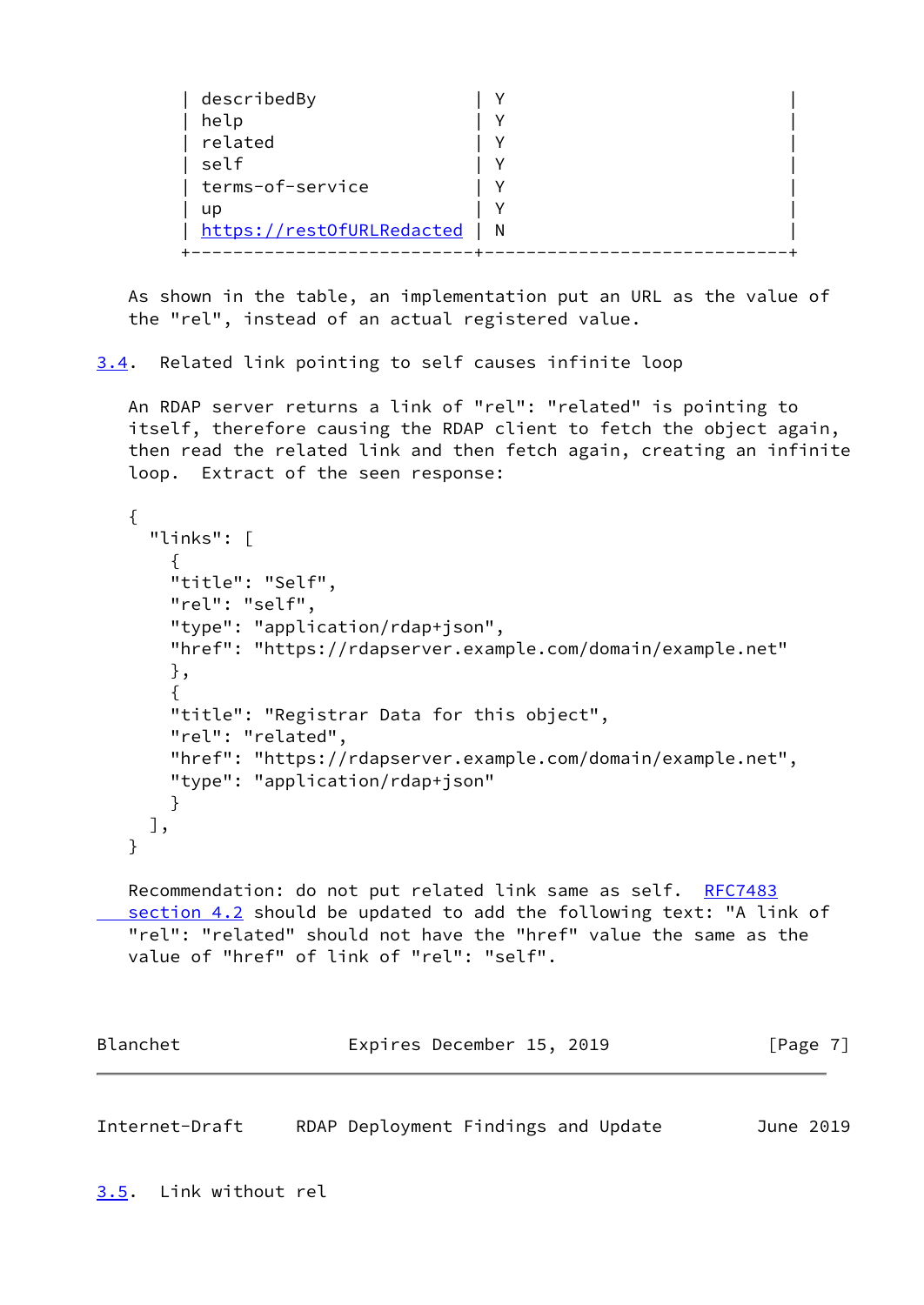An RDAP server returns a link with no "rel" property, so the client parser has no clue what is this data and what to do with it. Extract of the seen response:

```
\{ "links": [
      {
       title: "My Corporation",
       href: "http://mycorp.mytld"
       }
    ],
    }
```
Recommendation: Any link must have a "rel" value. [RFC7483](https://datatracker.ietf.org/doc/pdf/rfc7483) says that only href is mandatory. [RFC7483](https://datatracker.ietf.org/doc/pdf/rfc7483) should be updated to have both rel and href mandatory. The original text "The "href" JSON value MUST be specified." should be changed to "The "href" and "rel" JSON values MUST be specified."

<span id="page-8-0"></span>[3.6](#page-8-0). Value and href for IDNs in links

 An RDAP server should return a link with "rel": "self" with a href corresponding to the target URL and value as context URI. In case of idn, there are at least two possible representations of the URI: with the A-label or U-label in the URI, the latter known as IRI ([\[RFC3987](https://datatracker.ietf.org/doc/pdf/rfc3987)]). Moreover, the query may be of a U-Label or A-Label or combination of these types of labels. Therefore, there is an ambiguity in which representation should be the canonical one sent. This also applies to any type of "rel" for links. Extract of the seen response:

```
 {
   "links": [
    {
    "rel": "self",
    "href": "http://myrdapserver.xn--abcd/domain/example.ULABEL"
    }
  ],
 }
```
 Recommendation: All links of any "rel" types should always be returned in the A-Label form for IDNs in the href or value members, independent of if the query was a U-Label or A-Label or a mix. This should be added to [[RFC7483\]](https://datatracker.ietf.org/doc/pdf/rfc7483).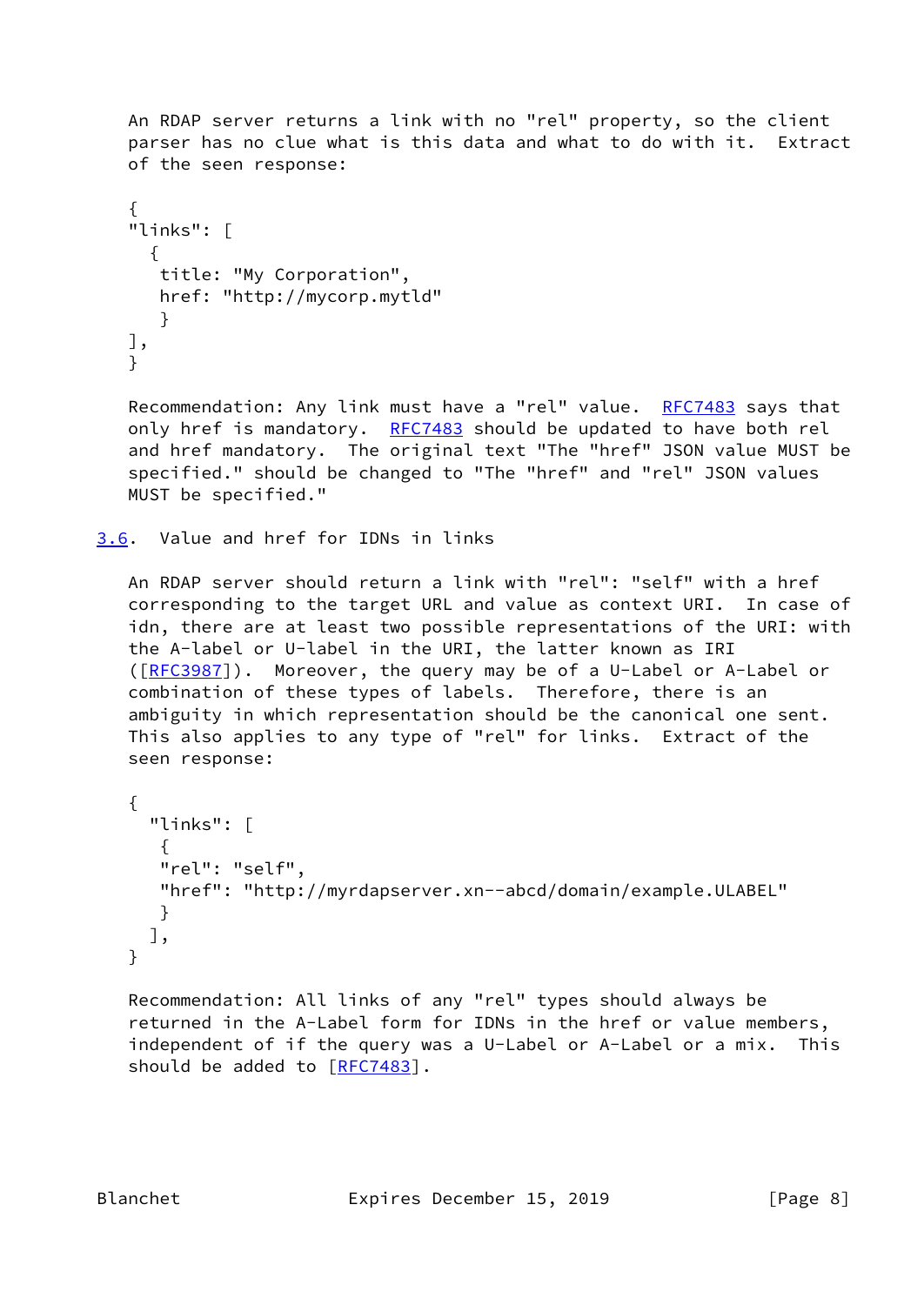<span id="page-9-1"></span>Internet-Draft RDAP Deployment Findings and Update June 2019

```
3.7. Registrant Entity Too Deep
```
 An RDAP server returns the registrant entity in a subentity, which makes difficult to parse given the expectation is the registrant would be at the top level. Extract of the seen response:

```
 {
     entities: [
      {
        "objectClassName": "entity",
        "handle": "HANDLE1",
        "roles": [ "abuse" ],
        "vcardArray": [ ... ],
        "entities": [
\{ "objectClassName": "entity",
           "handle": "HANDLE2",
           "roles": [ "registrant" ],
           "vcardArray": [ ... ],
           }
        ],
    ],
```
 Recommendation: put the registrant in the top-level entities as follows:

```
 {
  entities: [
   {
     "objectClassName": "entity",
     "handle": "HANDLE1",
     "roles": [ "abuse" ],
     "vcardArray": [ ... ]
   },
   {
     "objectClassName": "entity",
     "handle": "HANDLE2",
     "roles": [ "registrant" ],
     "vcardArray": [ ... ],
   }
 ],
```
<span id="page-9-2"></span>[4](#page-9-2). Queries

This section talks about support of [RFC7482](https://datatracker.ietf.org/doc/pdf/rfc7482) queries and the RDAP server behaviors seen.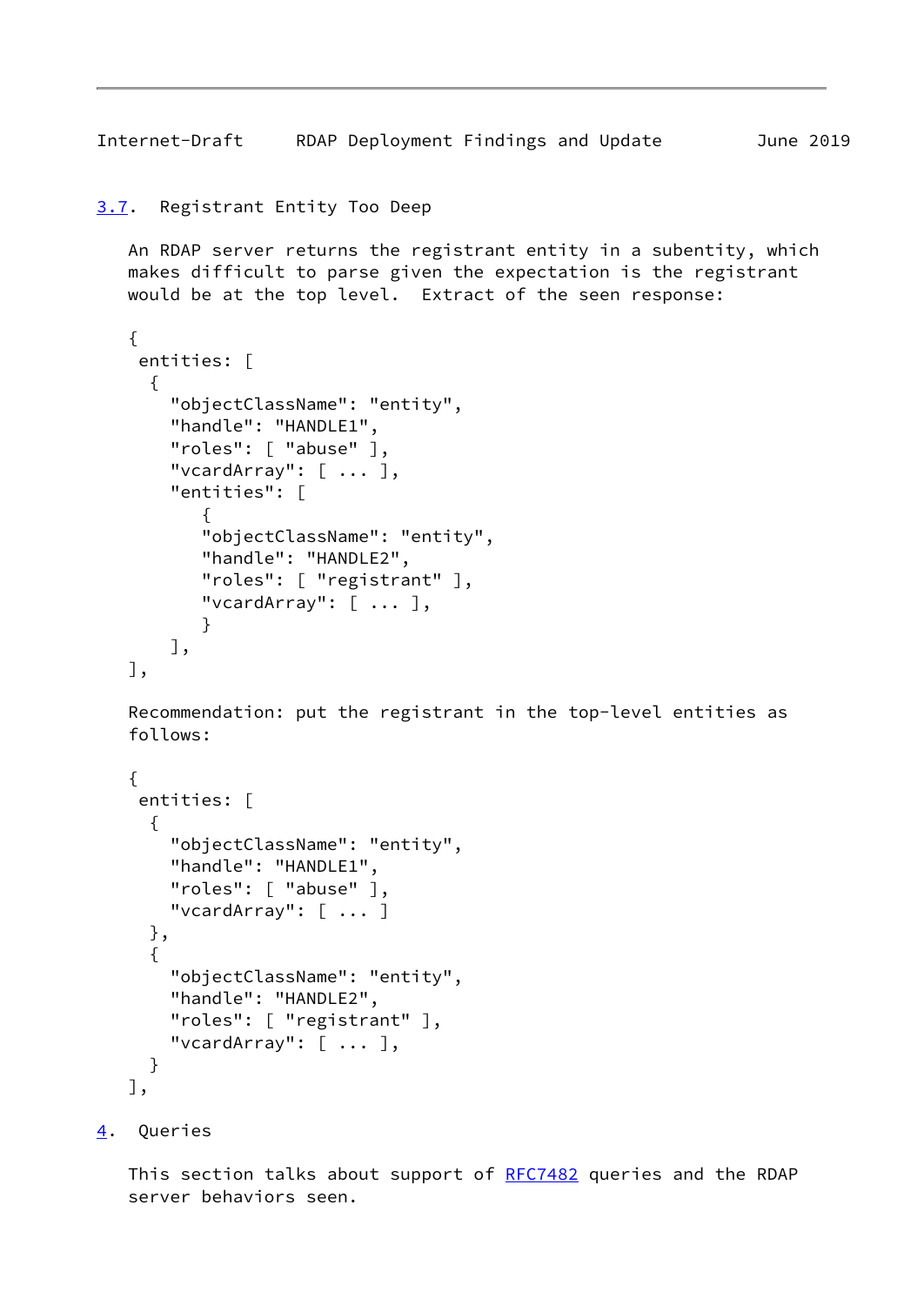#### <span id="page-10-1"></span>Internet-Draft RDAP Deployment Findings and Update June 2019

#### <span id="page-10-0"></span>[4.1](#page-10-0). URL encoding of :

 For RIR registries, the ip query may include an IPv6 address which then includes one or many ":". Clients may decide to do percent encoding of the query. In one RDAP server, the server rejected the percent-encoded query of an IPv6 address. For example, https://rdapserver.example.com/ip/2001%3Adb8%3A0%3A%3A/48 is rejected, while https://rdapserver.example.com/ip/2001:db8:0::/48 is accepted.

 Recommendation: accept both percent-encoded queries or non-percent encoded queries.

<span id="page-10-2"></span>[5](#page-10-2). Domain Registrar RDAP Server Location

The ICANN RDAP Profile  $[4]$  $[4]$  [section 3.2](#page-5-3) requires the domain registries who do not have registrant information (so-called thin registries) to put a specific link of "rel": "related" pointing to the domain registrar responsible for the domain being queried, so that a client can get the registrant information using a second query to the related link. However, the semantics seems ambiguous as other RDAP servers may use the "rel": "related" for other related means, but not the specific semantic of finding the registrant data. Therefore, a possible mitigation is to define a new "rel" type of "registrantInfo" (mnemonic TBD) to carry the specific semantic of registrant info.

- <span id="page-10-3"></span>[6](#page-10-3). Issues related to [RFC7482](https://datatracker.ietf.org/doc/pdf/rfc7482)
- <span id="page-10-4"></span>[6.1](#page-10-4). Search patterns that are not

Section [3.2.1 of \[RFC7482\]](https://datatracker.ietf.org/doc/pdf/rfc7482#section-3.2.1) says: "domains?nsIp=ZZZZ. ZZZZ is a search pattern representing an IPv4 [\[RFC1166](https://datatracker.ietf.org/doc/pdf/rfc1166)] or IPv6 [[RFC5952](https://datatracker.ietf.org/doc/pdf/rfc5952)] address.". Search pattern has been used throughout the document as something that can include  $'$ , while here, it does not. The syntax statement is also misleading. Similarly, section 3.2.2 says: "nameservers?ip=YYYY YYYY is a search pattern representing an IPv4 [\[RFC1166](https://datatracker.ietf.org/doc/pdf/rfc1166)] or IPv6 [[RFC5952](https://datatracker.ietf.org/doc/pdf/rfc5952)] address."

Recommendation: in [[RFC7482\]](https://datatracker.ietf.org/doc/pdf/rfc7482), replace: "ZZZZ is a search pattern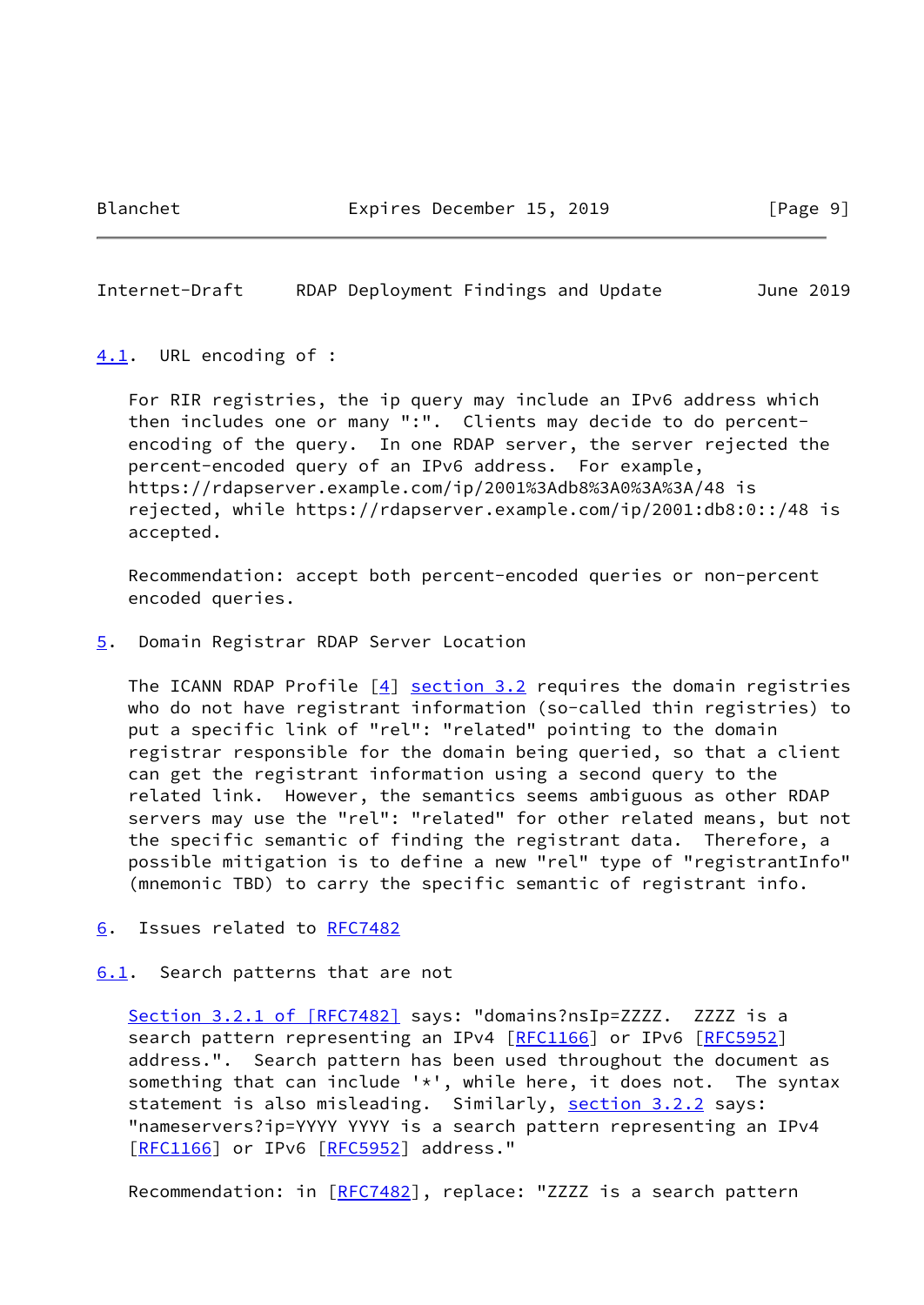representing an IPv4" by "ZZZZ is an IPv4", "Syntax: domains?nsIp=<domain search pattern>" by "Syntax: domains?nsIp=<nameserver IP address>", "YYYY is a search pattern representing an IPv4" by "YYYY is an IPv4", "Syntax: nameservers?ip=<nameserver search pattern>" by "Syntax: nameservers?ip=<nameserver IP address>"

Blanchet **Expires December 15, 2019** [Page 10]

<span id="page-11-1"></span>Internet-Draft RDAP Deployment Findings and Update June 2019

<span id="page-11-0"></span>[7](#page-11-0). IANA RDAP Bootstrap Registries Related Issues

 This section describes issues related to the IANA Bootstrap registries as specified in [[RFC7484\]](https://datatracker.ietf.org/doc/pdf/rfc7484).

<span id="page-11-2"></span>[7.1](#page-11-2). Missing Trailing Char in Bootstrap Registries

[RFC7484] [section 3](#page-5-0) says: "Base RDAP URLs MUST have a trailing "/" character". However, some values in the various IANA Bootstrap registries do not have the trailing "/" character. These should be added to provide consistency.

<span id="page-11-3"></span>[7.2](#page-11-3). Single target value

 [RFC7484] provides a way to list multiple RDAP servers for an entry. This flexibility was designed initially to support multiple URI types, such as http: and https, and to provide some level of redundancy. However, given that security deployment policy is to use https everywhere and redundancy can be accomplished in other ways, deployment has shown that all entries in all bootstrap registries have a single target RDAP URL value. Therefore, we can consider updating the RFC to provide only one target value. However, this should be done carefully to avoid breaking current deployed clients.

<span id="page-11-4"></span>[8](#page-11-4). Security Considerations

 Proper conformance to specifications helps security. However, no security issues have been found in the context of this draft.

<span id="page-11-5"></span>[9](#page-11-5). IANA Considerations

This document request IANA to add the following values to this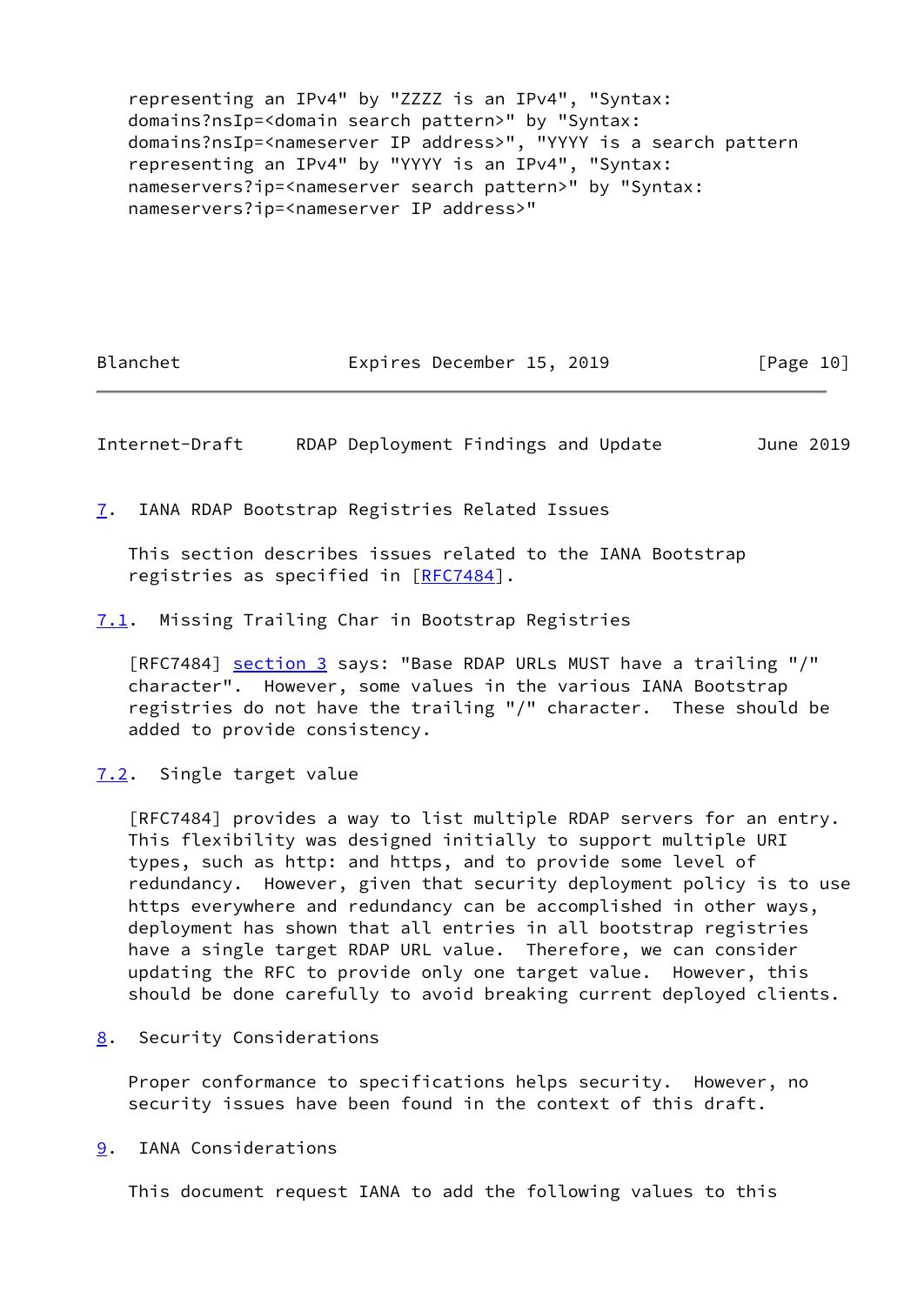registry. TBD. See 'IANA Action:' within the document.

<span id="page-12-0"></span>[10.](#page-12-0) Acknowledgements

 Audric Schiltknecht, Mario Loffredo, Justin Mack, James Gould have provided input and suggestions to this document.

<span id="page-12-1"></span>[11.](#page-12-1) References

<span id="page-12-2"></span>[11.1](#page-12-2). Normative References

 [RFC7480] Newton, A., Ellacott, B., and N. Kong, "HTTP Usage in the Registration Data Access Protocol (RDAP)", [RFC 7480](https://datatracker.ietf.org/doc/pdf/rfc7480), DOI 10.17487/RFC7480, March 2015, <[https://www.rfc-editor.org/info/rfc7480>](https://www.rfc-editor.org/info/rfc7480).

| Blanchet |  | Expires December 15, 2019 |  |  | [Page 11] |  |
|----------|--|---------------------------|--|--|-----------|--|
|----------|--|---------------------------|--|--|-----------|--|

<span id="page-12-4"></span>Internet-Draft RDAP Deployment Findings and Update June 2019

- [RFC7482] Newton, A. and S. Hollenbeck, "Registration Data Access Protocol (RDAP) Query Format", [RFC 7482](https://datatracker.ietf.org/doc/pdf/rfc7482), DOI 10.17487/RFC7482, March 2015, <[https://www.rfc-editor.org/info/rfc7482>](https://www.rfc-editor.org/info/rfc7482).
- [RFC7483] Newton, A. and S. Hollenbeck, "JSON Responses for the Registration Data Access Protocol (RDAP)", [RFC 7483](https://datatracker.ietf.org/doc/pdf/rfc7483), DOI 10.17487/RFC7483, March 2015, <[https://www.rfc-editor.org/info/rfc7483>](https://www.rfc-editor.org/info/rfc7483).
- [RFC7484] Blanchet, M., "Finding the Authoritative Registration Data (RDAP) Service", [RFC 7484,](https://datatracker.ietf.org/doc/pdf/rfc7484) DOI 10.17487/RFC7484, March 2015, [<https://www.rfc-editor.org/info/rfc7484](https://www.rfc-editor.org/info/rfc7484)>.

<span id="page-12-3"></span>[11.2](#page-12-3). Informative References

- [RFC3987] Duerst, M. and M. Suignard, "Internationalized Resource Identifiers (IRIs)", [RFC 3987](https://datatracker.ietf.org/doc/pdf/rfc3987), DOI 10.17487/RFC3987, January 2005, [<https://www.rfc-editor.org/info/rfc3987](https://www.rfc-editor.org/info/rfc3987)>.
- [RFC5988] Nottingham, M., "Web Linking", [RFC 5988](https://datatracker.ietf.org/doc/pdf/rfc5988), DOI 10.17487/RFC5988, October 2010, <[https://www.rfc-editor.org/info/rfc5988>](https://www.rfc-editor.org/info/rfc5988).

[RFC6350] Perreault, S., "vCard Format Specification", [RFC 6350](https://datatracker.ietf.org/doc/pdf/rfc6350),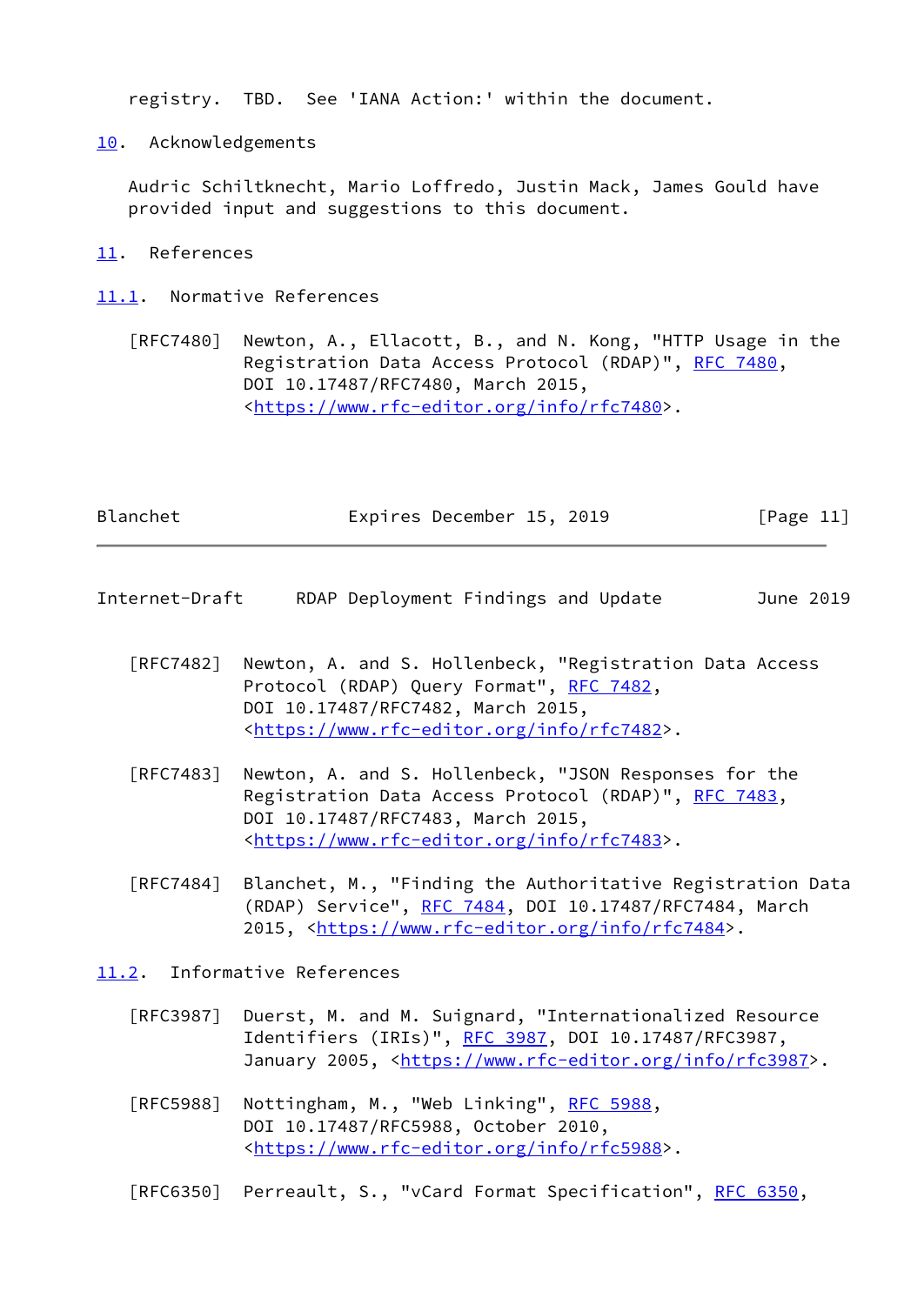DOI 10.17487/RFC6350, August 2011, <[https://www.rfc-editor.org/info/rfc6350>](https://www.rfc-editor.org/info/rfc6350).

- <span id="page-13-2"></span><span id="page-13-1"></span><span id="page-13-0"></span>[11.3](#page-13-0). URIs
	- [1] [https://www.iana.org/assignments/rdap-json-values/rdap-json](https://www.iana.org/assignments/rdap-json-values/rdap-json-values.xhtml) [values.xhtml](https://www.iana.org/assignments/rdap-json-values/rdap-json-values.xhtml)
	- [2] [https://www.iana.org/assignments/rdap-extensions/rdap](https://www.iana.org/assignments/rdap-extensions/rdap-extensions.xhtml) [extensions.xhtml](https://www.iana.org/assignments/rdap-extensions/rdap-extensions.xhtml)
	- [3] [https://www.iana.org/assignments/link-relations/link](https://www.iana.org/assignments/link-relations/link-relations.xhtml) [relations.xhtml](https://www.iana.org/assignments/link-relations/link-relations.xhtml)
	- [4] [https://www.icann.org/en/system/files/files/rdap-technical](https://www.icann.org/en/system/files/files/rdap-technical-implementation-guide-15feb19-en.pdf) [implementation-guide-15feb19-en.pdf](https://www.icann.org/en/system/files/files/rdap-technical-implementation-guide-15feb19-en.pdf)

<span id="page-13-4"></span><span id="page-13-3"></span>Author's Address

| Blanchet                                                                  | Expires December 15, 2019           | [Page 12] |
|---------------------------------------------------------------------------|-------------------------------------|-----------|
| Internet-Draft                                                            | RDAP Deployment Findings and Update | June 2019 |
| Marc Blanchet<br>Viagenie<br>246 Aberdeen<br>Quebec, QC G1R 2E1<br>Canada |                                     |           |
| Email: marc.blanchet@viagenie.ca<br>http://viagenie.ca<br>URI:            |                                     |           |